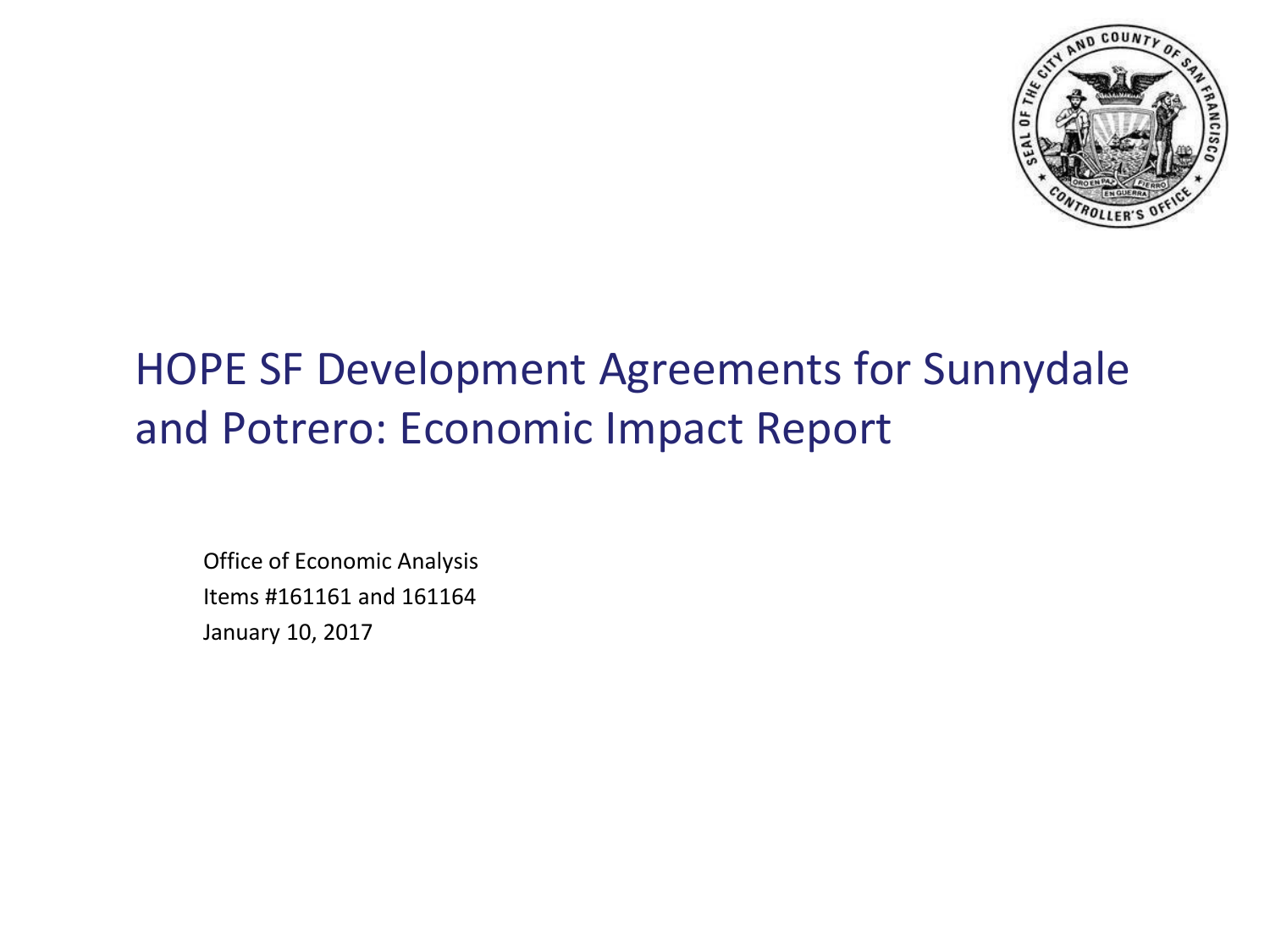#### Introduction

- HOPE SF is a City-sponsored anti-poverty initiative that seeks to transform low-income public housing projects into more complete, mixed-income neighborhoods with new housing. The public housing properties, which are managed by the San Francisco Housing Authority, are aging and, in some cases, have severely deteriorated.
- The redeveloped neighborhoods will include new replacement affordable housing units for current residents, as well as additional new market-rate and affordable housing.
- The proposed legislation concerns the approval of two development agreements in the HOPE SF program, which would redevelop the Sunnydale, and Potrero Terrace and Potrero Annex, properties. A development agreement is a contract between the City and a property developer that defines the terms under which the developer has the right to develop the site.
- Because of the scale of the two redevelopment projects, the Office of Economic Analysis (OEA) has determined that the development agreements would have a material economic impact on the San Francisco economy.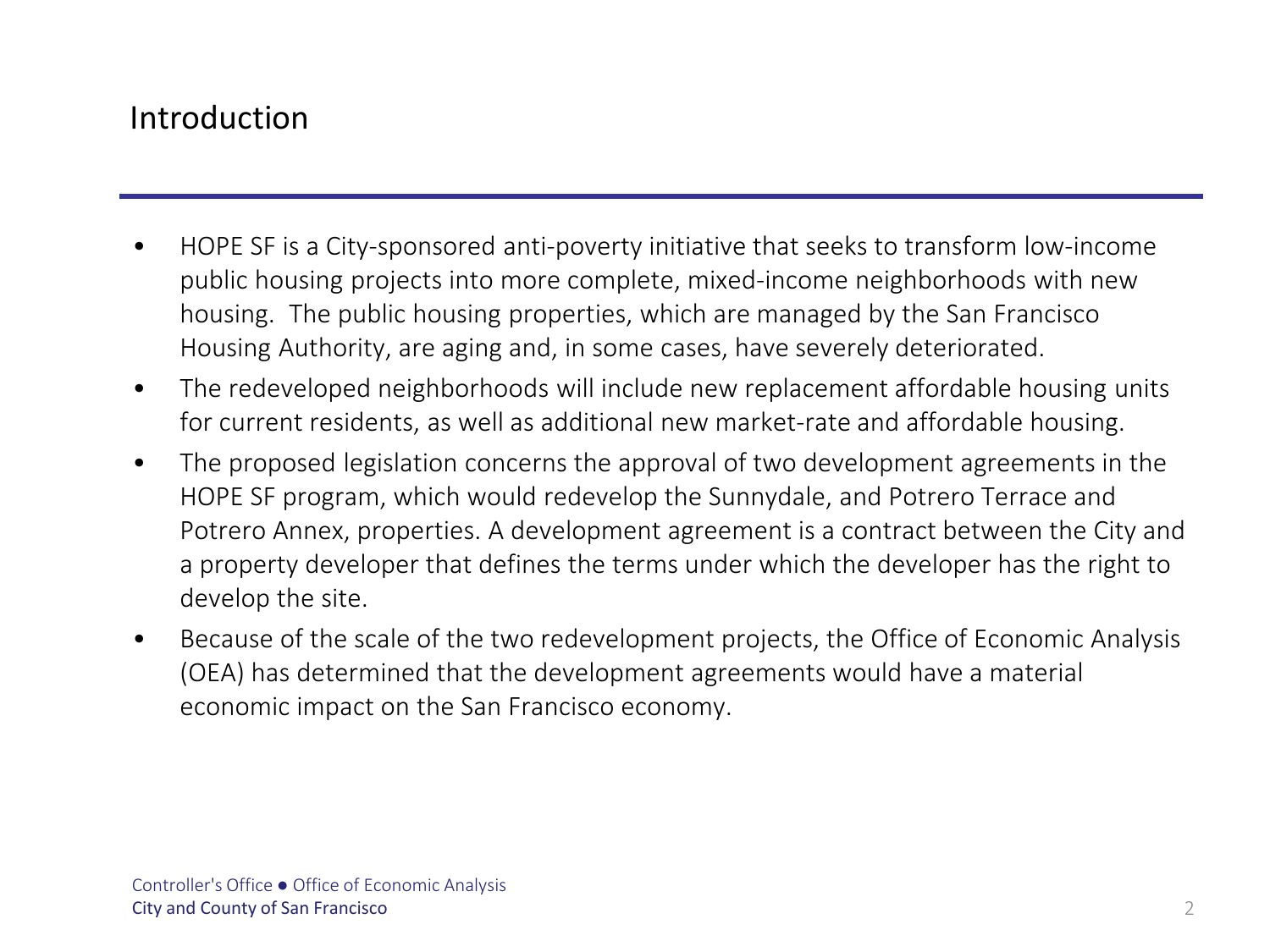### Details of the Development Agreements: Potrero Terrace and Annex

- The Housing Authority's property at Potrero Terrace, on the south side of Potrero Hill, was constructed in 1942. Potrero Annex, on the east side of the hill, was constructed in 1955. The two properties now contain 619 public housing units between them, on 38 acres of land.
- Under the development agreement, the master development (Bridge Housing) would be responsible for replacing those 619 units with new units. The replacement units will be offered to current residents of the two properties in good standing.
- The developer is also responsible for providing a minimum of 155 additional new housing units that would be affordable to households earning between 40% and 60% of area median income (AMI). In 2016, this income range was between \$43,100 and \$64,600, for a household of 4.
- The development agreement permits the construction of an additional 800 units of market rate housing.
- It further requires the developer to build 32,000 square feet of space for community uses, including retailing, to rebuild the road and utility network in the area, provide 3.5 acres of community open space, and 1,055 automobile parking and 839 bike parking spaces.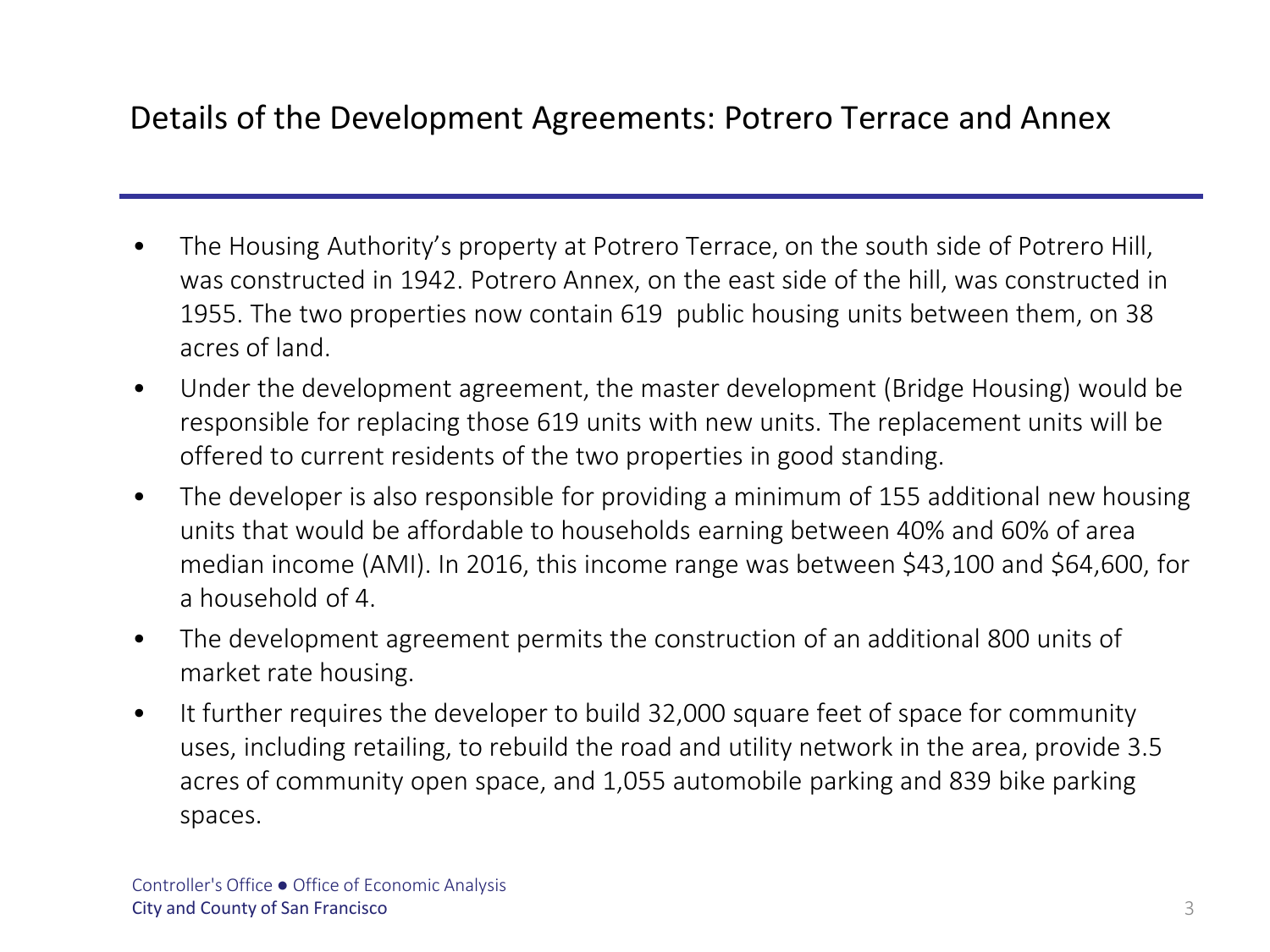## Details of the Development Agreements: Sunnydale

- The Sunnydale Housing development was constructed in 1940 and contains 775 public housing units on 50 acres.
- The Sunnydale development agreement calls for the demolition and reconstruction of those units, which will be offered to existing residents in good standing. As with Potrero, the developer is required to build 125% of existing units as affordable, at a minimum. At Sunnydale, this means a minimum of 969 new and replacement affordable units.
- The development agreement also provides for the development of approximately 600 additional market-rate units.
- In addition, the developer is required to provide 60,000 square feet of communityserving space, build 3.6 acres of public open space, 1,962 automobile parking spaces, and 1,808 bike parking spaces.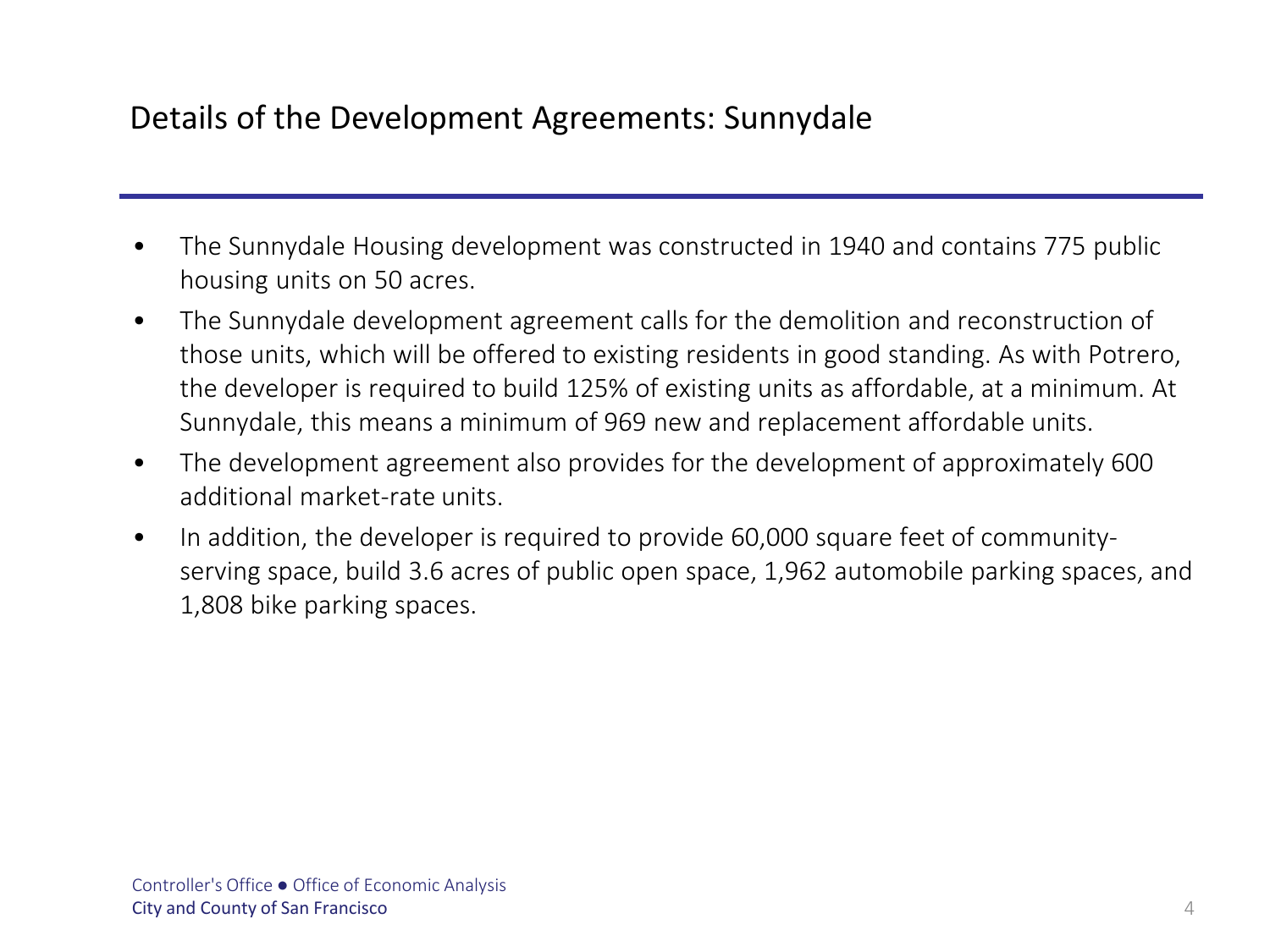#### Economic Impact Factors

- According to the project's website, hope-sf.org, the overarching goals of the project include: building superior housing, enhancing the lives of existing residents, and serving as a catalyst for improving the surrounding neighborhood.
- These impacts on existing residents and the surrounding neighborhoods could well be the greatest benefits of the project, but they are very difficult to quantify, and are not considered in this report.
- Instead, this report focuses on the city-wide impact of construction spending, and on expanding the supply of both affordable and market-rate housing in San Francisco.
- In terms of housing supply, more market-rate housing increases choices for households searching for housing, reducing competition among renters and buyers and lowering prices.
- Additionally, past OEA research has also determined that new affordable housing units are roughly twice as effective as new market-rate units at improving affordability for lowincome San Franciscans, because they combine a direct subsidy with the indirect benefit of reducing competition at the low-end of the private housing market.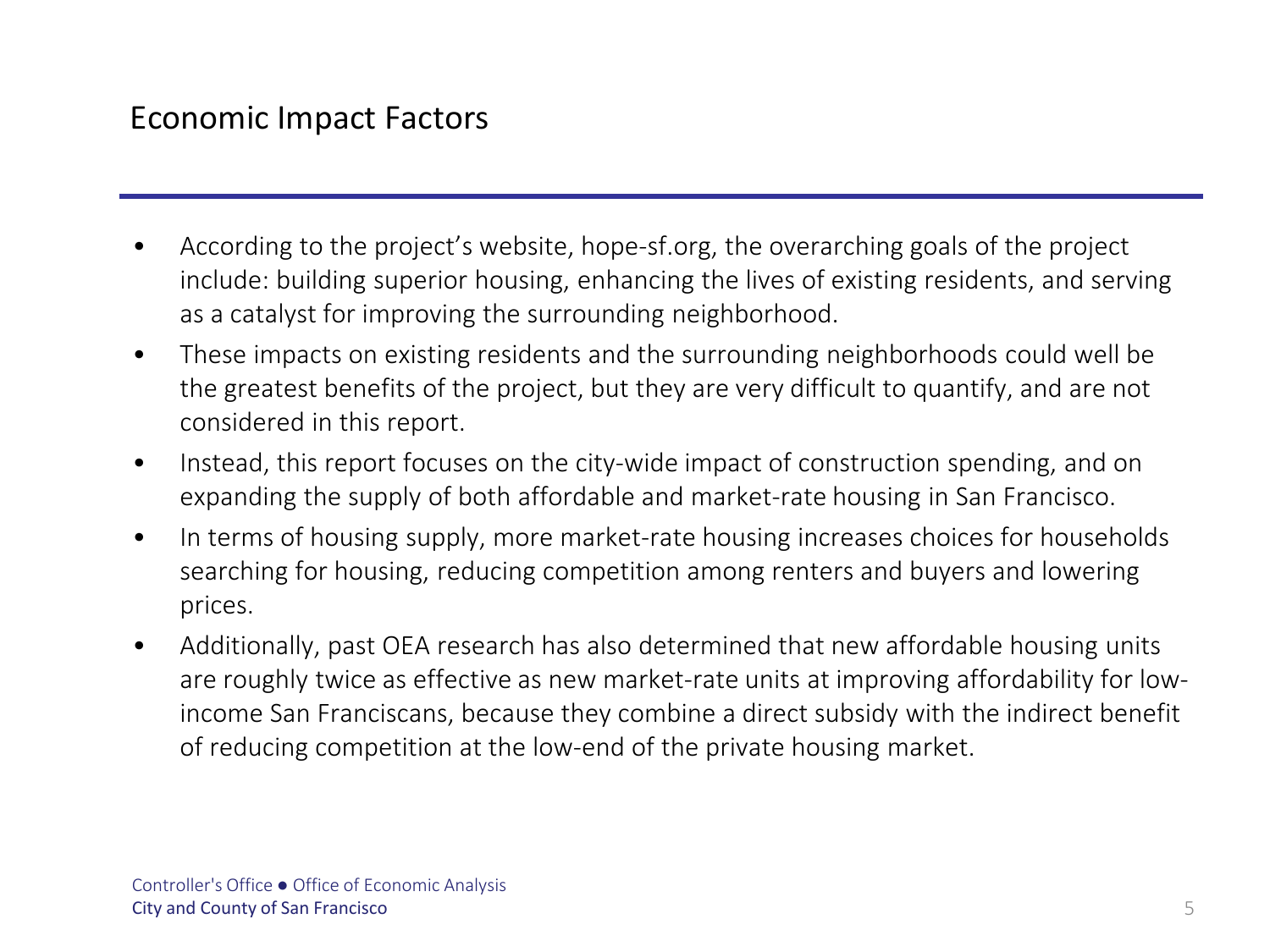# Economic Impact Assessment: Construction Cost and Housing Price Impacts

- The Budget & Legislative Analyst, based on data from the Mayor's Office of Housing and Community Development, has estimated the cost of the affordable housing and infrastructure at the two projects will be \$1.8 billion over 25 years. The market-rate construction will generate an estimated \$475 million in additional spending.
- San Francisco households with an income between 40% and 60% of the area median, and who moved during the 2010-14 period, spent an average of 48% of their income on housing, according to data from the Census Bureau's American Community Survey.
- Households occupying the replacement or new affordable units will pay a maximum of 30% of their income on housing. This policy will result in a benefit of at least \$12 million a year to the residents of the 1,743 new and replacement affordable units, compared to what they would pay in the private housing market.
- In addition, the net creation of 349 additional affordable housing units would provide indirect price relief to all of San Francisco's households in the 40-60% AMI category, about 4,500 of whom change residences each year. In aggregate, they can expect to pay \$11 million less for housing in the private market, annually, because of the new units.
- Finally, the additional 1,400 market-rate units will provide an additional form of price relief to all San Francisco households in the market, equal to approximately \$44 million per year in reduced housing costs.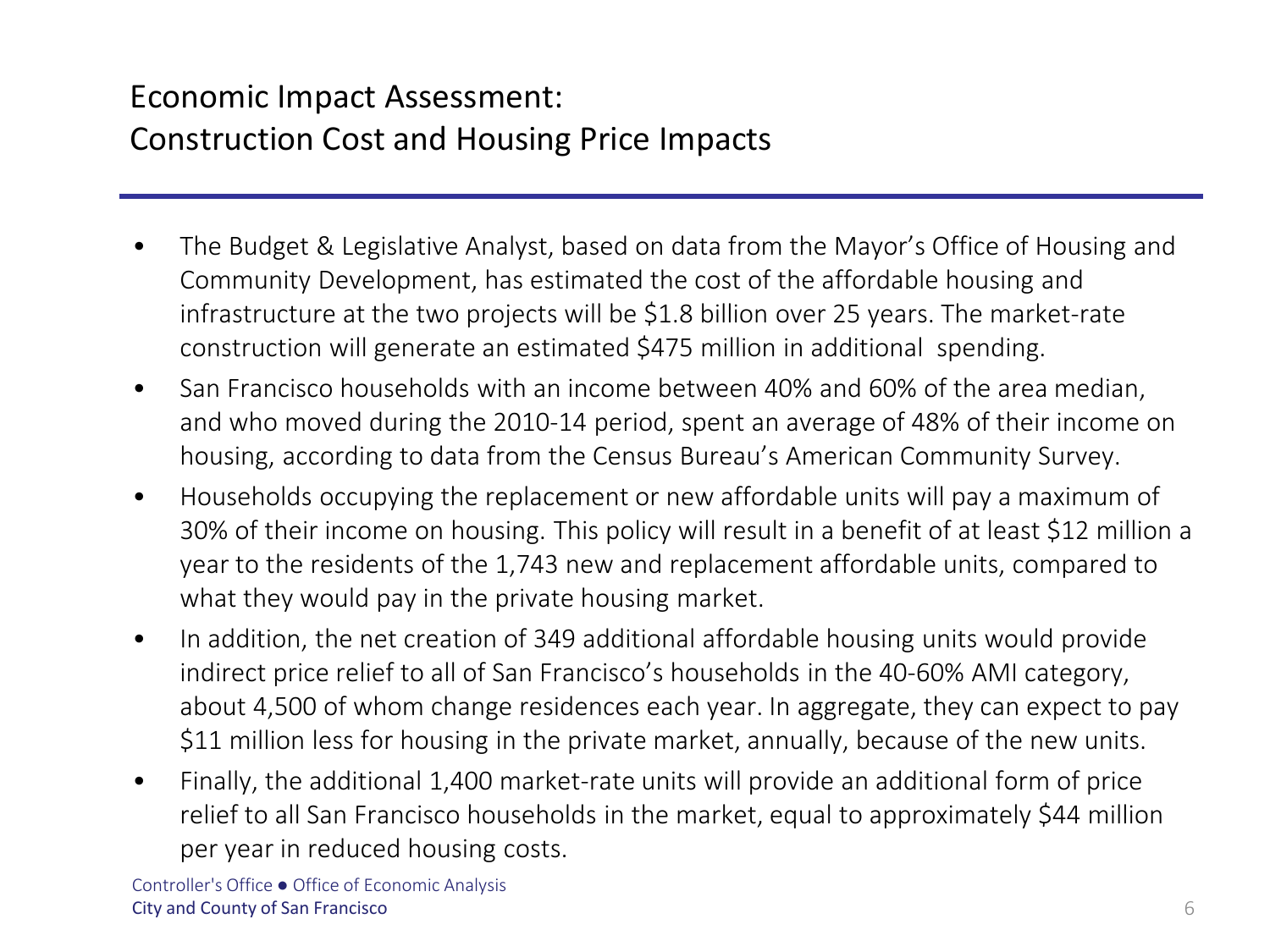#### REMI Model Simulation Results

- To estimate the citywide economic impact of the two development agreements, their projected construction spending and associated housing price reductions were modeled in the OEA's REMI model of the San Francisco economy.
- The model tracks the indirect and induced effects (the "multiplier effects") associated with the direct construction spending, the higher consumer incomes associated with more affordable housing, and impacts on the labor market of less expensive housing.
- Over a 25-year forecast period (reflecting the planned 25-year construction process), the two development agreements will generate an average of 1,166 jobs in San Francisco, mainly concentrated in the construction, health care, social assistance, and retail trade industries. Overall, the city's economy will be \$200 million larger as a result of the development agreement.